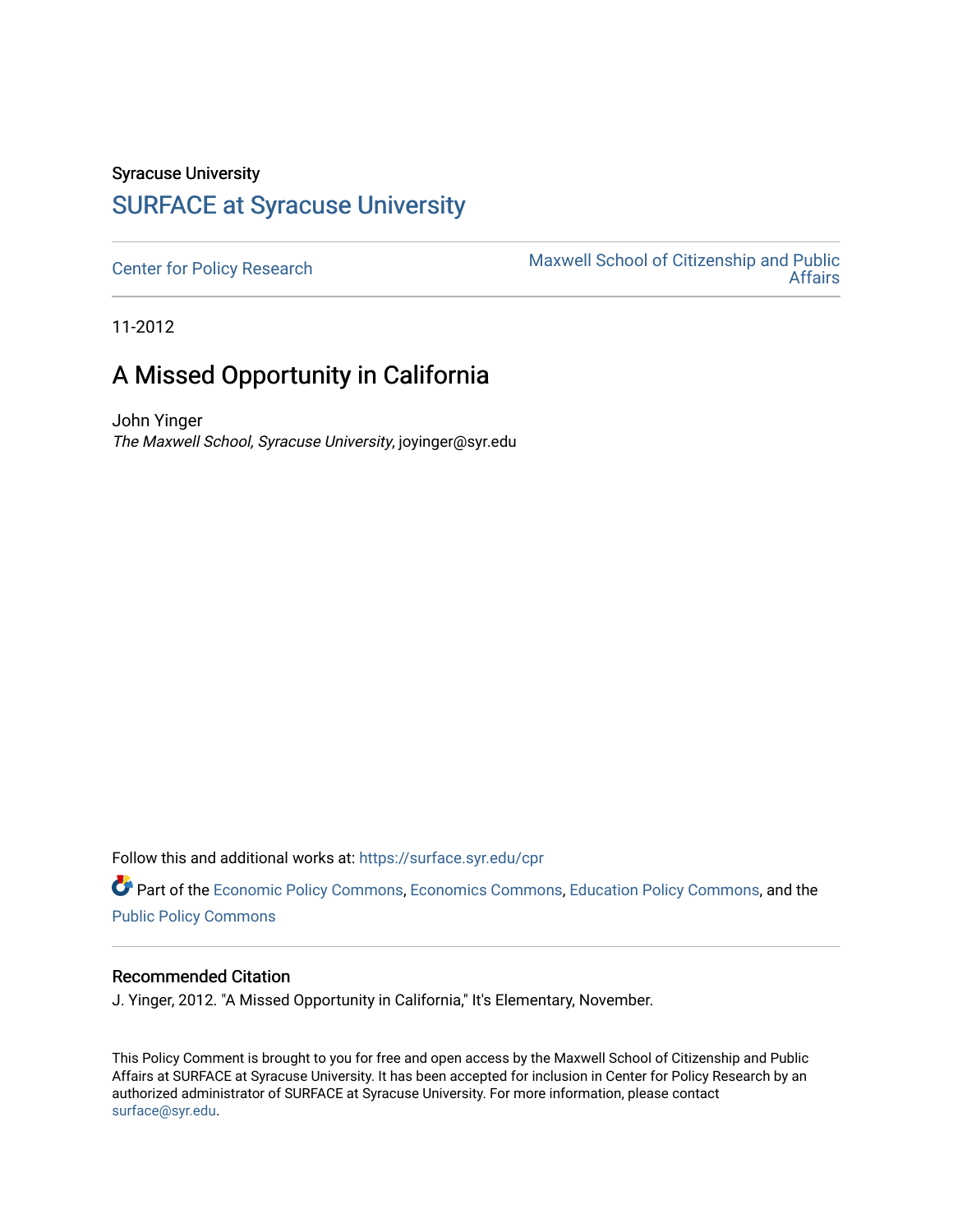

A Monthly Column by EFAP Director John Yinger November 2012

### **A Missed Opportunity in California**

California has one of the least equitable education finance systems in the country. The state's main operating aid program does not account for the higher costs of providing education in districts with a high concentration of at-risk students, and the categorical aid programs that account for these students are relatively small, poorly targeted, and constantly changing. Moreover, because Proposition 13 drastically limits school districts' ability to raise revenue from their own resources, districts with a high concentration of at-risk students cannot even begin to overcome the inequity in the state aid formula by raising taxes themselves.<sup>1</sup>

In 2012 California had the opportunity to rectify this situation—or at least to take a major step in the right direction. In his budget proposal for 2012-13, Governor Brown called for consolidating most of California's categorical aid programs for school districts into unrestricted aid and distributing that aid using a weighted-student formula, with higher weights for students who live in poverty or who speak English as a second language. This type of formula, which is already used in about half the states, would add greatly to the fairness and effectiveness of California's public education system.

As regular readers of this column (should any such readers exist!) already know, a weighted-student formula is consistent with a large scholarly literature on the topic. Indeed, most scholars agree that, through no fault of their own, school districts with high concentrations of students from poor families or who speak English as a second language must provide extra services and hence spend more than other districts to achieve the same level of student performance. For example, William Duncombe and I study the cost of reaching various levels of California's Academic Performance Index (API), a composite measure of student test scores across grades and subjects, which is used in the state's accountability system. We find that to reach a given value of the API, education costs are 56 percent higher for a student from a poor family than for a student from a non-poor family and 55 percent higher for a student with limited English proficiency than for a student proficient in English.<sup>2</sup>

 $\overline{a}$ 

<sup>&</sup>lt;sup>1</sup> More information on California's education finance system can be found in William D. Duncombe and John Yinger, "Making Do: State Constraints and Local Responses in California's Education Finance System," *International Tax and Public Finance* 18 (3) (June 2011): 337-368. A description of student-need adjustments in other states can be found in Yao Huang, "A Guide to State Operating Aid Programs for Elementary and Secondary Education, in *Helping Children Left Behind: State Aid and the Pursuit of Educational Equity*, edited by J. Yinger (Cambridge, MA: The MIT Press, 2004), pp. 331-352.

<sup>&</sup>lt;sup>2</sup> See the Duncombe/Yinger study cited in the previous note. This study is the source of other results in this column, as well.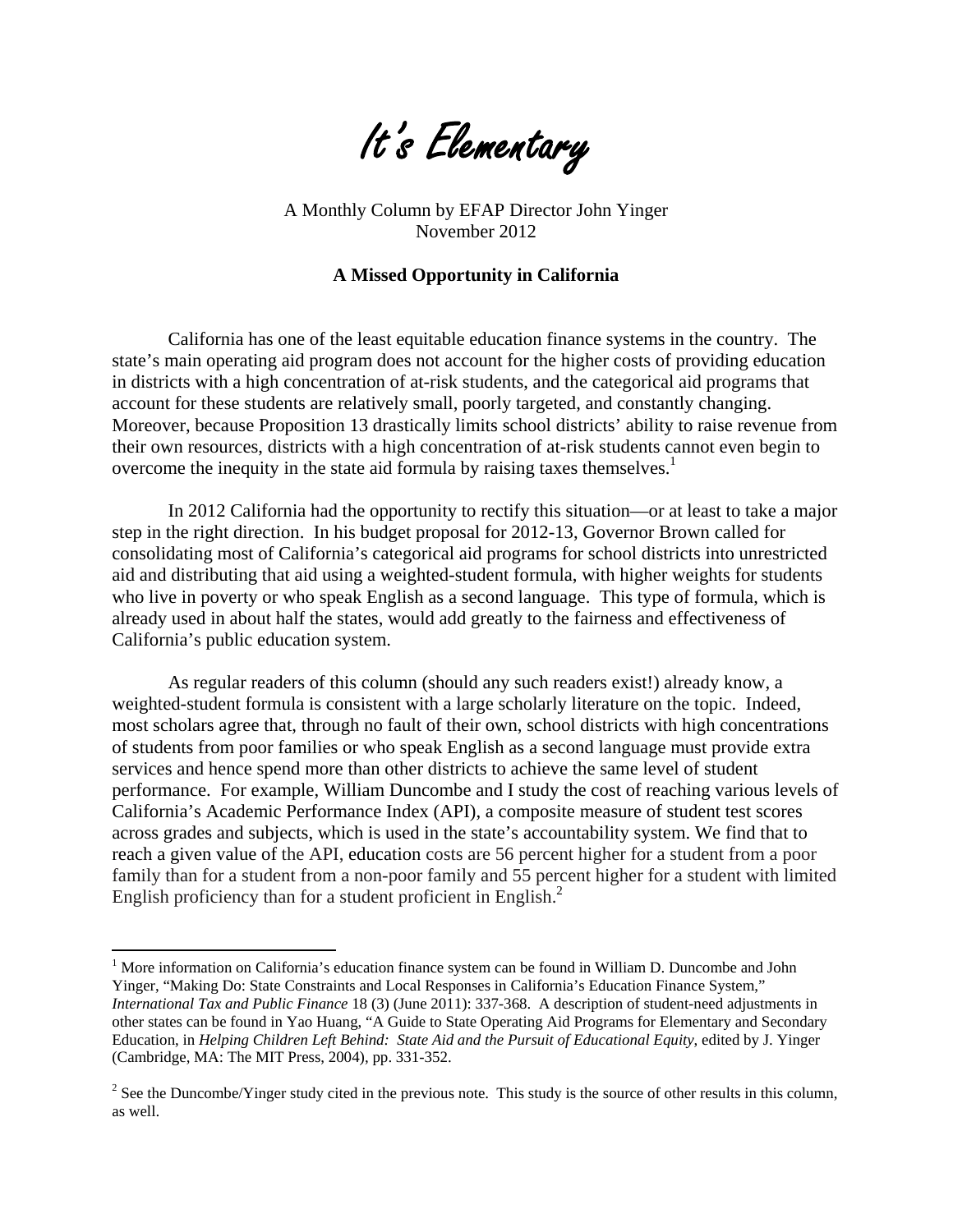These results are similar to the ones Professor Duncombe and I have estimated for other states, including New York, Kansas, Massachusetts, Missouri, and Nebraska.<sup>3</sup> In the past, most states used considerably lower values for student weights than those estimated by scholars, but in recent years, several states, including New York, Maryland, and New Hampshire, have implemented weights for students in poverty that are more consistent with the scholarly evidence. Governor Brown's proposal called for a 37 percent weight for students in poverty or who are not proficient in English. This weight would have brought California close to this group.

Unfortunately, however, the Governor's revised proposal cut these weights to 20 percent, and the final budget eliminated them altogether. In the understated language of the California Budget Project, California's final 2012-13 budget "Rejects the Governor's weighted pupil funding formula proposal."<sup>4</sup> As a result, California will continue to operate an education system that expects districts with high concentrations of students who live in poverty or who speak English as a second language to meet the same academic standards as other districts without giving those districts the resources they need to overcome disadvantages that are not of their own making. This situation is profoundly unfair. It also imposes large costs on the state as a whole because it ensures that many of the state's children do not receive an adequate education.

The debate about the weighted-student formula in California raised several other issues that are worth exploring. First, most scholars find that the cost impacts of poverty and limited English proficiency are additive. For reasons outside a school district's control, for example, education costs in California are over twice as high for a student from a poor family who speaks English as a second language than for a student who is a non-poor native English speaker. Governor Brown's proposal did not add these effects; instead, it called for higher student weights at higher levels of each student disadvantage. This provision focused aid on the neediest districts, which is a step in the right direction, but the scholarly literature has not found this type of non-linearity, and this provision understates student weights in districts with high concentrations of students in both categories.

Another important issue concerns wage rates. School districts in high-wage labor markets or with challenging working conditions must pay more than other districts to attract the same quality teachers. Because wages constitute most of a school's budget, a 10 percent increase in regional wages results in an almost 10 percent increase in educational costs. To fully account for factors outside a district's control, therefore, an aid formula should also adjust for regional wage differences and, if possible, for challenging working conditions. This type of adjustment was not considered in California's 2012 debate, but is worth considering if California returns to a weighted-student formula.

<u>.</u>

<sup>&</sup>lt;sup>3</sup> See, for example, William D. Duncombe and John Yinger, "How Much More Does a Disadvantaged Student Cost?" *Economics of Education Review* 24 (5) (October 2005): 513-532.

<sup>4</sup> California Budget Project, "Governor Signs 2012-13 Spending Plan," July 9, 2012, p. 9, available at: [http://www.cbp.org/documents/120629\\_Final\\_Budget\\_Agreement.pdf.](http://www.cbp.org/documents/120629_Final_Budget_Agreement.pdf) The original, revised, and final budgets can be found at: [http://www.ebudget.ca.gov/](http://www.ebudget.ca.gov). I suspect, however, that this web address will change when the 2012-14 budget is posted.